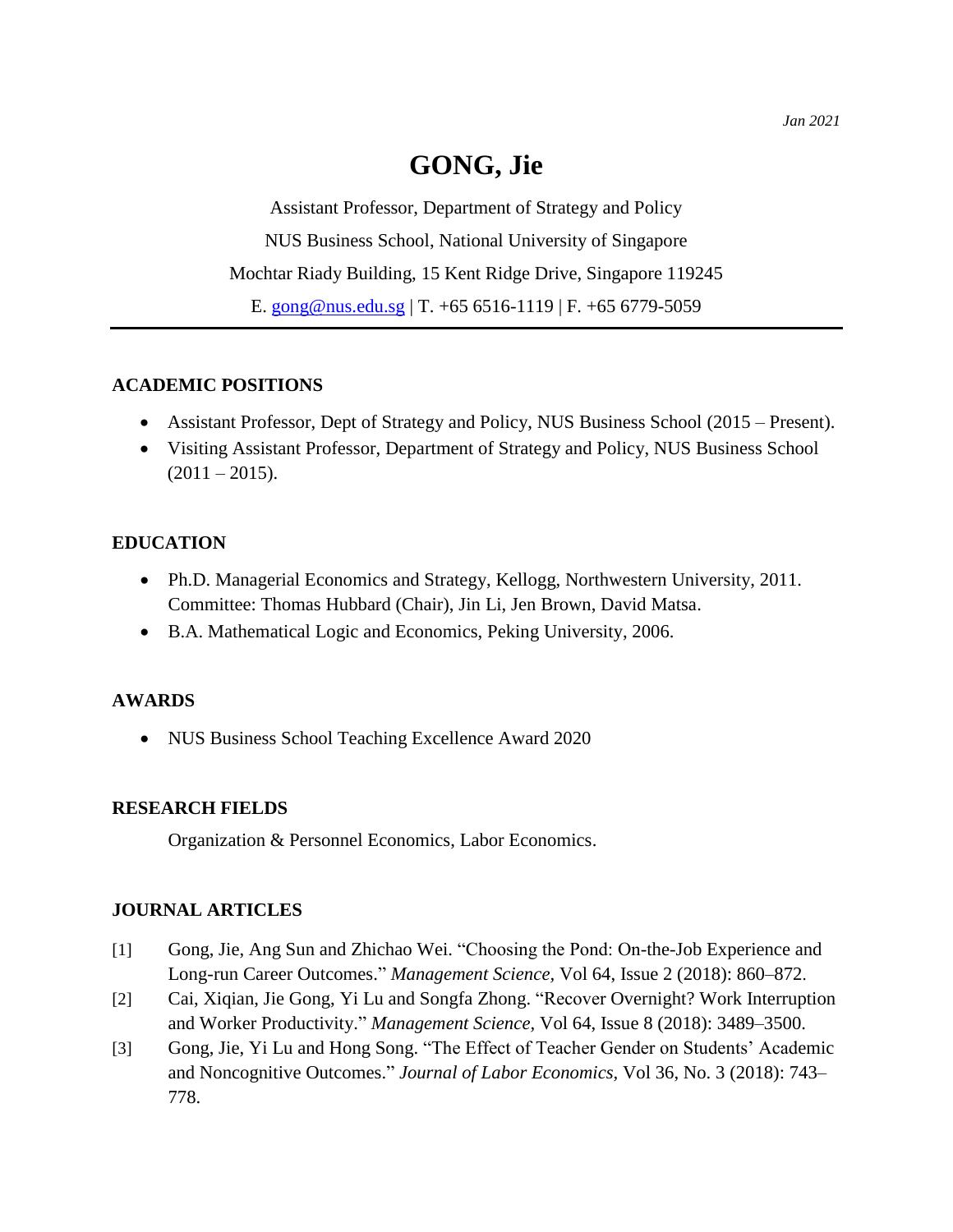- [4] Fu, Qiang, Jie Gong, and Ivan PL Png, "Law, Social Responsibility, and Outsourcing." *International Journal of Industrial Organization,* Vol 57 (2018): 114–146.
- [5] Chen, Roy and Jie Gong. "Can Self Selection Create High-Performing Teams?" *Journal of Economic Behavior & Organization,* Vol 148 (2018): 20–33.
- [6] Gong, Jie, Yi Lu and Hong Song. "Gender Peer Effects on Students' Academic and Noncognitive Outcomes: Evidence and Mechanism." *Journal of Human Resources* (2019): 0918–9736R2.
- [7] Gong, Jie, Yi Lu and Huihua Xie. "The Average and Distributional Effects of Teenage Adversity on Long-Term Health." *Journal of Health Economics*, Volume 71 (2020): 102288.

## **CONFERENCE PUBLICATIONS**

[8] Qiu, Jiezhong, Jie Tang, Tracy Xiao Liu, Jie Gong, Chenhui Zhang, Qian Zhang and Yufei Xue. "Modeling and Predicting Learning Behavior in MOOCs." In *Proceeding of ACM International Conference on Web Search and Data Mining*, pp. 93–102, 2016.

#### **WORKING PAPERS**

- [9] Gong, Jie, Tracy Liu and Jie Tang. "Incentive Design on MOOC: a Field Experiment." *Revise and Resubmit*, *Journal of Economic Behavior & Organization*.
- [10] Gong, Jie, Yi Lu and Huihua Xie. "Adolescent Environment and Noncognitive Skills." Under review.
- [11] Gong, Jie and Jessica Pan. "The Returns to an Additional Year of Education for College Graduates." In preparation.
- [12] Gong, Jie, Jessica Pan, Dominic Soon and Wei-Kang Wong. "Are Employers Susceptible to Coarse Thinking?" In preparation.
- [13] Gong, Jie, Jessica Pan and Basit Zafar. "A Scarred Generation: COVID-19 and the Post-Graduation Outcomes and Expectations of University Students." In preparation.

#### **TEACHING**

- BSP1005/1703 Managerial Economics (Undergraduate)
- BMC5012/5032 Economic Analysis for Managers (EMBA)